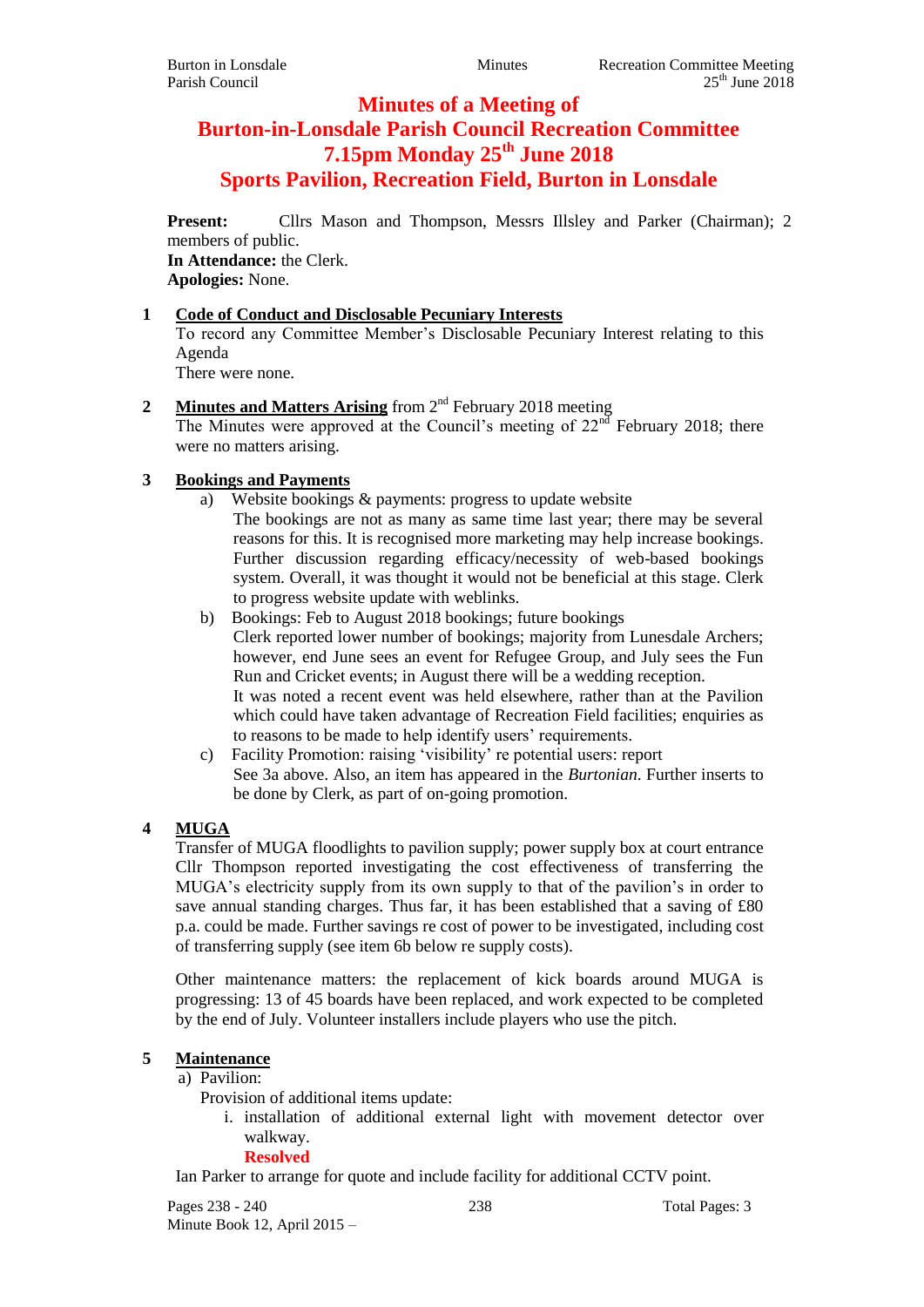**5**

ii. CCTV upgrade

**Resolved**

M Illsley to investigate further current provision and report to Cllr Thompson.

iii. installation of cooker point in kitchen

**Resolved**

To get a quote for installing a cooker point at same time as getting quote for external light.

It was noted that should the cooker point installation be done fire safety work would have to be undertake beforehand, to make fire proof the kitchen area at an estimated cost of £6,000 to £7,000 which of itself would preclude any cooker point installation.

• inspection and cleaning: report

The Clerk reported the cleaning appears to be satisfactory; a contractor will be cleaning the external window frames and windows this week.

 items for attention: immediate/short/long term, including items recently completed by M Illsley

Mike Illsley cleaned play equipment this week, preparing for re-painting. **Resolved**

To ask users to help with cleaning; to put advert in *Burtonian* in October and April.

Mike reported that otherwise, most items now up to date regarding maintenance, with the exception of touching up the paintwork on the play equipment and finishing painting the changing rooms.

It was noted the render on the pavilion's south side is deteriorating; Mike to report on condition and future actions.

 supplies purchases: the Clerk reported only usual items eg refuse sacks purchased.

**Resolved**

To purchase an additional wheeled bin to replace defunct bin used at MUGA, for cost of £39.99 inc VAT excl. Carriage.

b) Play Area: visual inspection reports, actions; replacement & new items Cllr Thompson reported inspection reports now updated with items reported and dealt with in recent weeks. The fortnightly inspections continue. It was noted the next annual inspection is due in September 2018.

# c) Grass Cutting: 2018 season

The grass cutting continues to be done at a high standard, and preparations for both the Fun Run and Village Cricket match are proceeding to plan re the grass preparation.

Ruts in the running route will be filled in the next few days. Mike Illsley to progress.

#### d) Bike track, north east corner: maintenance inc grass cutting

A short discussion about length of grass and success of wild flower seed sowing established a grass cut would be done at the end of August, after flowers have set seed.

The grass is being allowed to grow longer on the bike track banks to encourage track users to stay on the track, rather than use un-prepared surfaces. Any large stones found on the track are being moved away (but ongoing problem with people throwing stones on to track from time to time).